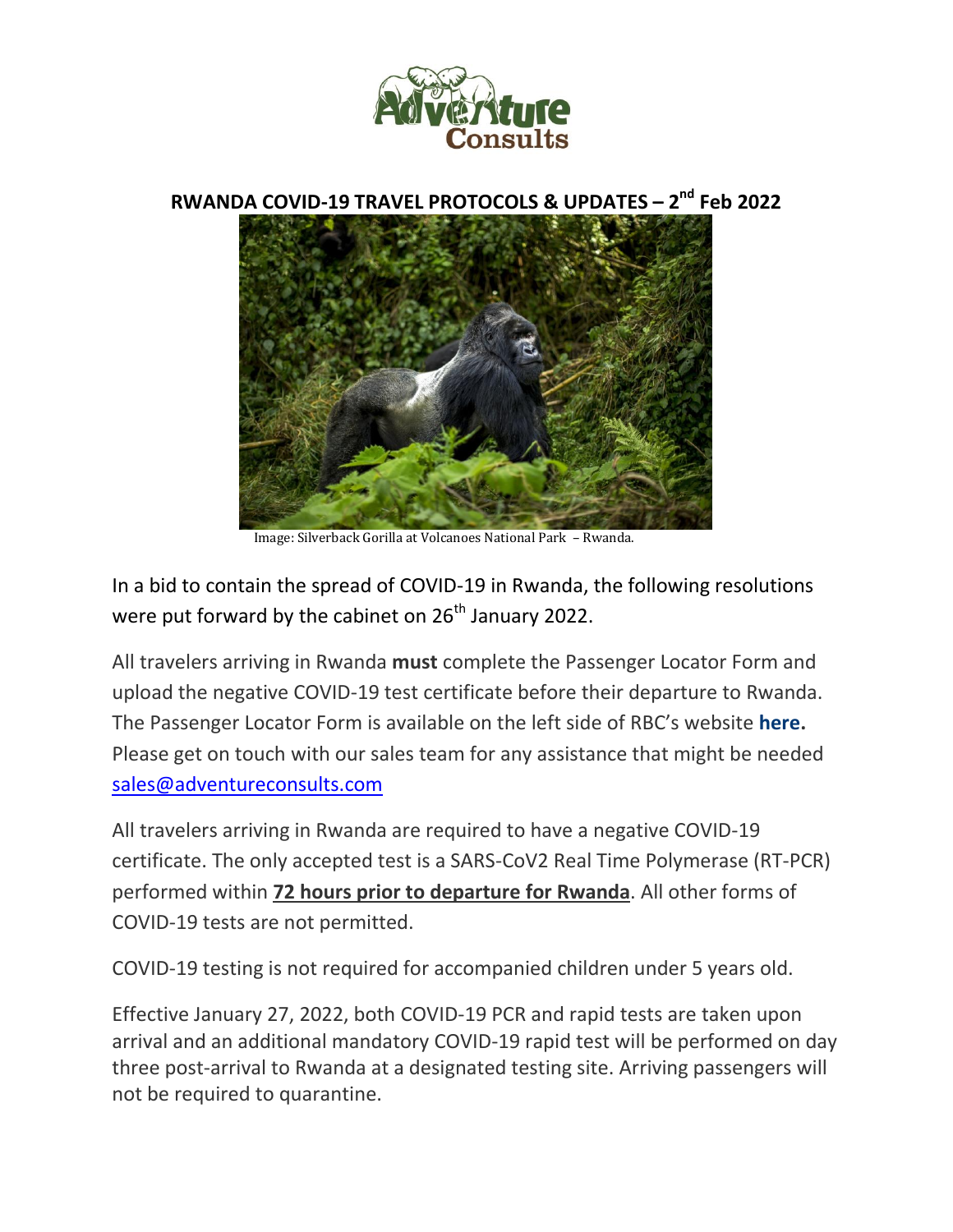

PCR tests can be booked online through the online platform Irembo via **here.** Both COVID-19 PCR and rapid tests cost USD 70.

Online payment is available through the scheduling website but the Adventure Consults recommends paying with credit card or cash at the testing site. Cash should be changed.

After collecting samples, you are left to proceed as per planned itinerary as there's no more quarantine in place.

PCR test results are generally delivered within 48 hours via text message (results only) and through the RBC's COVID-19 Test Results Portal **here**.

Rapid antigen test results are available shortly after the sample is taken and are delivered in person and/or via text message.

An additional Ag, RDT COVID-19 test, is required on day 3 from the arrival date at designated testing sites (Camp Kigali or nearest Provincial or District hospitals for those out of the City of Kigali).

RBC offers rapid antigen testing without appointment at dozens of accredited private hospitals/clinics throughout Rwanda. Rapid antigen tests cost approximately \$5 (RWF 5,000). A complete list of accredited private clinics offering this service is found **here**. Rapid antigen test results are available shortly after the sample is taken and are delivered in person and/or via text message.

Both mandatory tests, taken on arrival and day 3, will be paid for upon arrival at the Kigali International Airport.

If a traveler's test result is positive for COVID-19 (even if asymptomatic or if the traveler is already vaccinated) while in Rwanda, they will be treated as indicated in the National COVID-19 Management Guidelines until they have fully recovered. All treatment is at the expense of the traveler.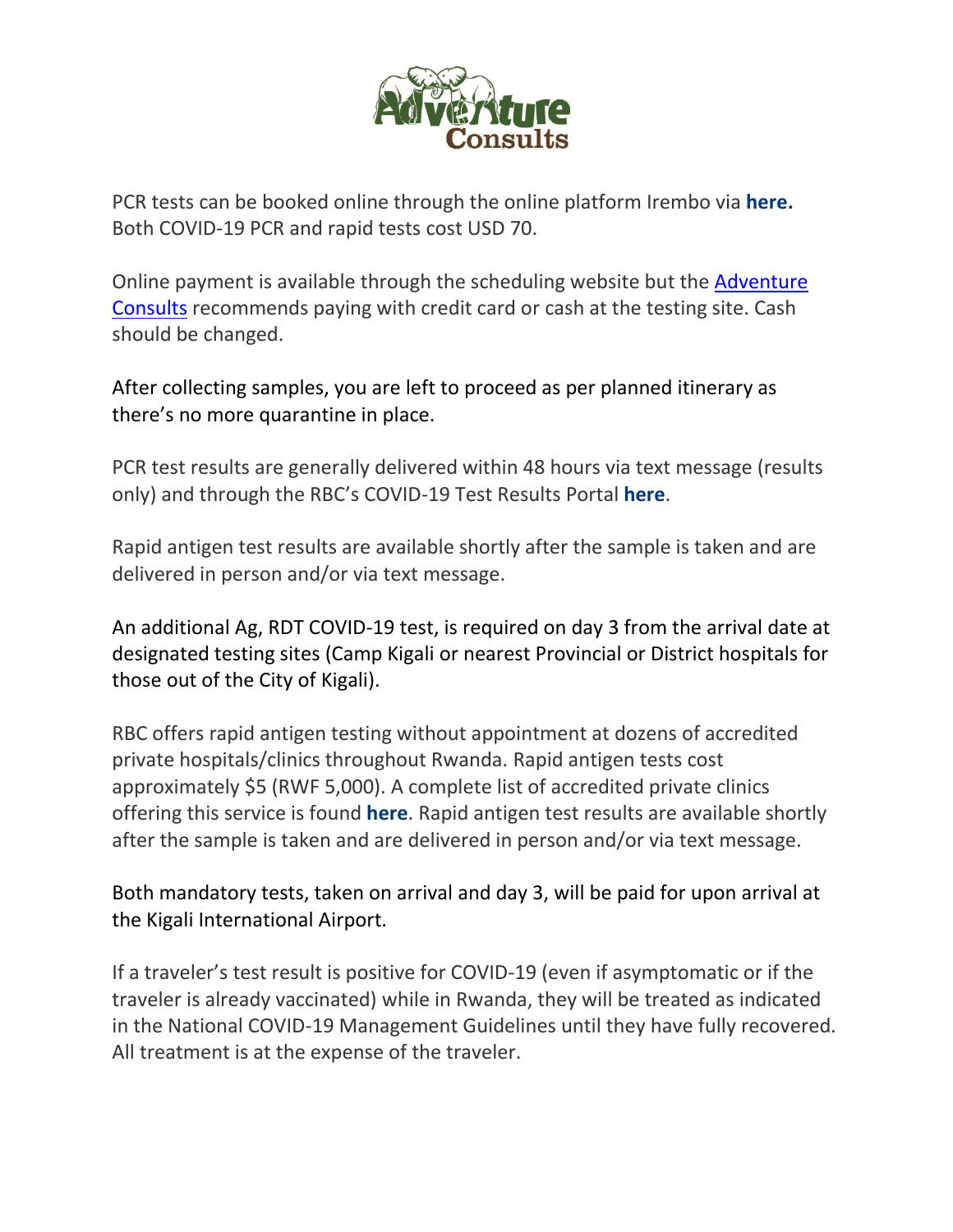

Travelers departing Rwanda must test negative for COVID-19. The only accepted test is a SARS-CoV2 Real Time Chain Polymerase (RT-PCR) performed within 72 hours before departure. All other tests are not permitted. Travelers are encouraged to book and pay for their tests at least two days prior to departure through the online platform **here.**

Masks/face coverings are required in public.

Transit passengers who are not leaving the airport will be screened upon entry and are not required to test upon arrival.

Tourists, including children over 5 years, where applicable, visiting the country's national parks will be required to present a negative COVID-19 test result taken within 72 hours.

An RT- PCR COVID-19 test is required for all visitors wishing to see primates at Volcanoes, Nyungwe, and Gishwati-Mukura National parks.

All guests intending to stay in hotels and other accommodation establishments must provide valid negative Ag RDT or RT-PCR COVID-19 test results taken within 72 hours.

A facilitation request accompanied by guest identification details as well as their travel itinerary is required to be submitted by the tour operator or hotel to visitrwanda@rdb.rw 72 hours prior to your arrival.

The ministry of health has continuously encouraged the public to take immediate preventative measures such as avoiding crowds, wearing masks and encouraging vaccination as well.

Important to note is that these measures keep changing and sometimes at last minute, so we recommend that you get in touch with our team (sales@adventureconsults.com) or check updates on this link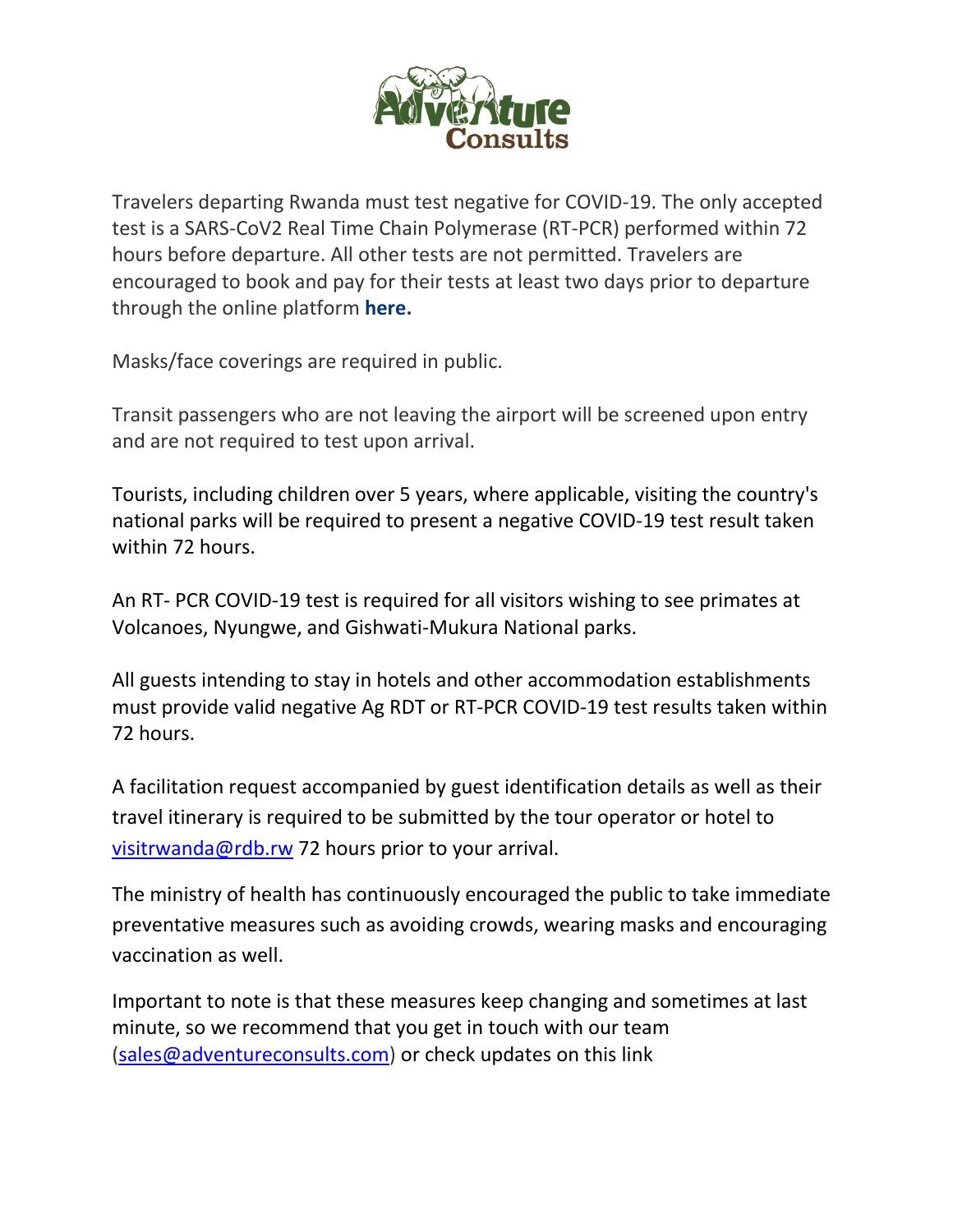

https://www.adventureconsults.com/news/stories-updates.html for more up-todate information.

## **General information in summary;**

- Kigali International Airport remains open.
- Negative RT-PCR test results taken within **72** hours of departure are required to board a plane to Kigali.
- Travelers departing Rwanda must test negative for COVID-19 within **72** hours before departure.
- Masks/face coverings are required in public.
- The Government of Rwanda has a zero-tolerance policy for exporting positive COVID-19 cases. If you test positive for COVID-19 upon arrival or during your time in Rwanda (even if you are fully vaccinated), the severity of your symptoms will determine whether you are isolated in a government-run treatment center or a hotel at your own cost. You will not be permitted to leave Rwanda until you receive a negative PCR test result, which could take several weeks from the first detection of your infection.
- Your vaccination status does not change these protocols.
- All travelers arriving in Rwanda **must** complete the Passenger Locator Form and upload the negative COVID-19 test certificate before their departure to Rwanda. The Passenger Locator Form is available on the left side of RBC's website here https://www.rbc.gov.rw/index.php?id=188
- All travelers arriving in Rwanda are required to have a negative COVID-19 certificate. The only accepted test is a SARS-CoV2 Real Time Polymerase (RT-PCR) performed within **72** hours prior to departure for Rwanda. All other forms of COVID-19 tests are not permitted.
- COVID-19 testing is not required for accompanied children under 5 years old.
- Health screening procedures are in place at airports and other ports of entry.
- Travelers will be tested for COVID-19 upon arrival at Kigali International Airport. The payment for the test at the airport is \$70. The payment is to be made online or by cash upon arrival.
- Transit passengers who are not leaving the airport will be screened upon entry and are not required to test upon arrival.